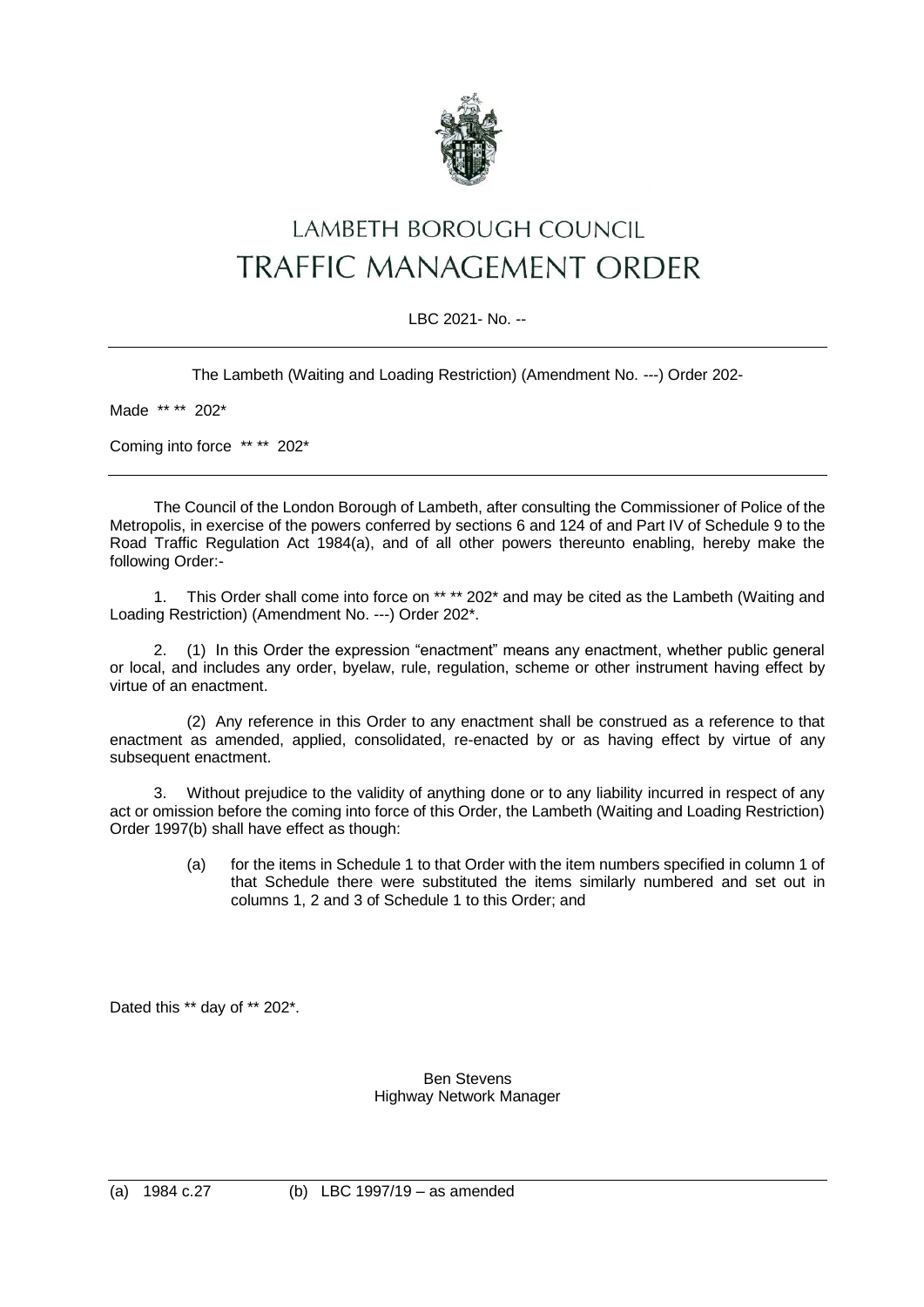# **SCHEDULE**

| 1   | 2                    |                      |                                                                                                                                                                                        |   |  |  |
|-----|----------------------|----------------------|----------------------------------------------------------------------------------------------------------------------------------------------------------------------------------------|---|--|--|
|     |                      |                      |                                                                                                                                                                                        |   |  |  |
| *** | <b>ALDERTON ROAD</b> |                      |                                                                                                                                                                                        |   |  |  |
|     | (a)                  | South-east side      |                                                                                                                                                                                        |   |  |  |
|     |                      | Ť                    | between the south-western kerb-line of Herne Hill<br>Road and a point 7.5 metres south-west of Herne Hill<br>Road                                                                      | A |  |  |
|     | (b)                  |                      | North-west side                                                                                                                                                                        |   |  |  |
|     |                      | i.                   | from the common boundary of Nos. 48 Herne Hill Road<br>and 1 Alderton Road to the common boundary of Nos.<br>1 and 2 Alderton Road                                                     | A |  |  |
|     |                      |                      |                                                                                                                                                                                        |   |  |  |
| *** |                      | <b>MONTRELL ROAD</b> |                                                                                                                                                                                        |   |  |  |
|     | (a)                  |                      | East side                                                                                                                                                                              |   |  |  |
|     |                      | Ť                    | From the northern kerb line of Tierney Road,<br>northwards for a distance of 7.7 metres                                                                                                | A |  |  |
|     |                      | ïi                   | from a point 4.80 metres south of the common<br>boundary of Nos. 15b and 17 Montrell Road<br>northwards for a distance of 12.20 metres                                                 | A |  |  |
|     | (b)                  |                      | West side                                                                                                                                                                              |   |  |  |
|     |                      | İ.                   | From the northern kerb line of Tierney Road,<br>northwards for a distance of 6.5 metres                                                                                                | A |  |  |
|     | (c)                  |                      | any length of Montrell Road not defined in either paragraph (a)<br>or (b) of this item and not being a GLA Side Road                                                                   | C |  |  |
|     |                      |                      |                                                                                                                                                                                        |   |  |  |
| *** | THE CHASE            |                      |                                                                                                                                                                                        |   |  |  |
|     | (a)                  | the north-east side  |                                                                                                                                                                                        |   |  |  |
|     |                      | Ť                    | between the south-eastern kerb-line of Wandsworth<br>road and a point 7.5 metres south-east of that kerb-line;                                                                         | Α |  |  |
|     |                      | ïi                   | between a point 5.5 metres north-west of the north-<br>western kerb-line of Hannington Road and a point 7.5<br>metres south-east of the south-eastern kerb-line of<br>Hannington Road; | A |  |  |
|     |                      | Ϊİ                   | between a point 11.0 metres north-west if the north-<br>western kerb-line of Clapham Common North Side and<br>that kerb-line;                                                          | A |  |  |
|     |                      | iv                   | from a point 0.20 metres south of the common<br>boundary of Nos. 20 and 22 south eastwards for a<br>distance of 9.0 metres                                                             | A |  |  |
|     | (b)                  |                      | the south-west side                                                                                                                                                                    |   |  |  |
|     |                      | Ť                    | between the south-eastern kerb-line of Wandsworth<br>Road and a point 8.0 metres south-east of that kerb-<br>line                                                                      | A |  |  |
|     |                      | ii.                  | between a point 10.0 metres north-west of the north<br>western kerb-line of Clapham Common North side and<br>that kerb-line;                                                           | A |  |  |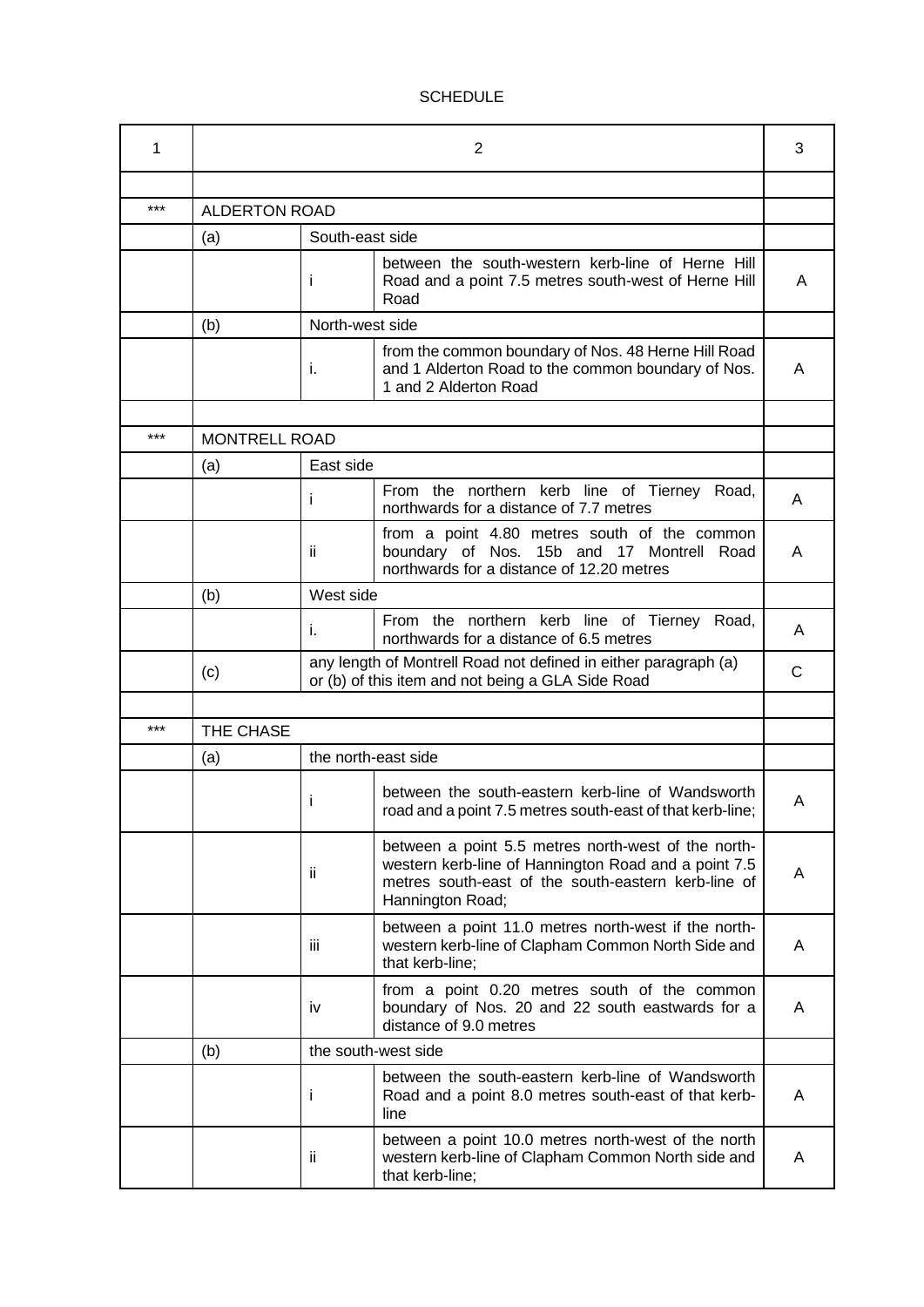|     | (c)                   |     | any length of The Chase not defined in either paragraph (a) or<br>(b) of this item and not being a GLA Side Road                                                                                                       | C |  |  |
|-----|-----------------------|-----|------------------------------------------------------------------------------------------------------------------------------------------------------------------------------------------------------------------------|---|--|--|
|     |                       |     |                                                                                                                                                                                                                        |   |  |  |
| *** | <b>DOWNTON AVENUE</b> |     |                                                                                                                                                                                                                        |   |  |  |
|     | (a)                   |     | both sides                                                                                                                                                                                                             |   |  |  |
|     |                       | Ť   | between the north-western kerb-line of Hillside road,<br>north-westwards to the common boundary wall of<br>property Nos. 166 and 168 Downton Avenue.                                                                   | A |  |  |
|     | (b)                   |     | the north-east side                                                                                                                                                                                                    |   |  |  |
|     |                       | ı   | between a point 3.5 metres north-west of the party wall<br>of property Nos. 1 and 3 Downton Avenue, north-<br>westwards for a distance of 8.3 metres.                                                                  | A |  |  |
|     |                       | ii. | between a point 4.7 metres south east if the south<br>eastern flank wall of No.57 Downton Avenue and a<br>point 1.4 metres north-east of the common boundary of<br>Nos. 63 and 65 Downton Avenue                       | A |  |  |
|     |                       | iii | between a point 13 metres south-east of the common<br>boundary of Nos. 99 and 101 Downton Avenue and a<br>point 3.1 metres north-west of a point opposite the<br>common boundary of Nos. 106 and 108 Downton<br>Avenue | A |  |  |
|     |                       | iv  | from a point 3.1 metres north west of a point oppsite<br>the common boundary of Nos.106 and 108 Downton<br>Avenue south eastwards for a distance of 6.1 metres                                                         | A |  |  |
|     | (c)                   |     | the south-west side                                                                                                                                                                                                    |   |  |  |
|     |                       | ı   | between a point 5.1 metres south east of property Nos.<br>60 and 62 Downton Avenue and a point 5.6 metres<br>north-west if the party wall of proprety Nos. 64 ans 66<br>Downton Avenue.                                | A |  |  |
|     |                       | ïi  | between a point 5.5 metres south-east of the north<br>western flank wall of No 104 Downton Avenue and a<br>point 4.3 metres north-west of the common boundary<br>of Nos. 106 and 108 Downton Avenue                    | A |  |  |
|     | (d)                   |     | any length of Downton Road not defined in either paragraph (a),<br>(b) or (c) of this item and not being a GLA Side Road                                                                                               |   |  |  |
|     |                       |     |                                                                                                                                                                                                                        |   |  |  |
| *** | <b>CHELSHAM ROAD</b>  |     |                                                                                                                                                                                                                        |   |  |  |
|     | (a)                   |     | the north-west side                                                                                                                                                                                                    |   |  |  |
|     |                       | Ť   | between the southern kerb-line of Union Road and a<br>point 8.5 metres south-west of that kerb-line;                                                                                                                   | A |  |  |
|     |                       | ii. | between north-eastern kerb-line of Gauden Road and<br>a point 10 metres norht-east of that kerb-line;                                                                                                                  | A |  |  |
|     |                       | iii | from a point 13.0 metres north-east of the common<br>boundary of Nos. 2 and 4 Chelsham Road north<br>eastward for a distance of 15.10 metres                                                                           | A |  |  |
|     | (b)                   |     | the south-east side                                                                                                                                                                                                    |   |  |  |
|     |                       | ı   | between the southerb kerb-line of Union Road and a<br>point 11 metres south-west of that kerb-line;                                                                                                                    | A |  |  |
|     |                       | ii. | between the north-eastern kerb-line of Gauden Road<br>and a point 11.5 metres north-east of that kerb-line;                                                                                                            | A |  |  |